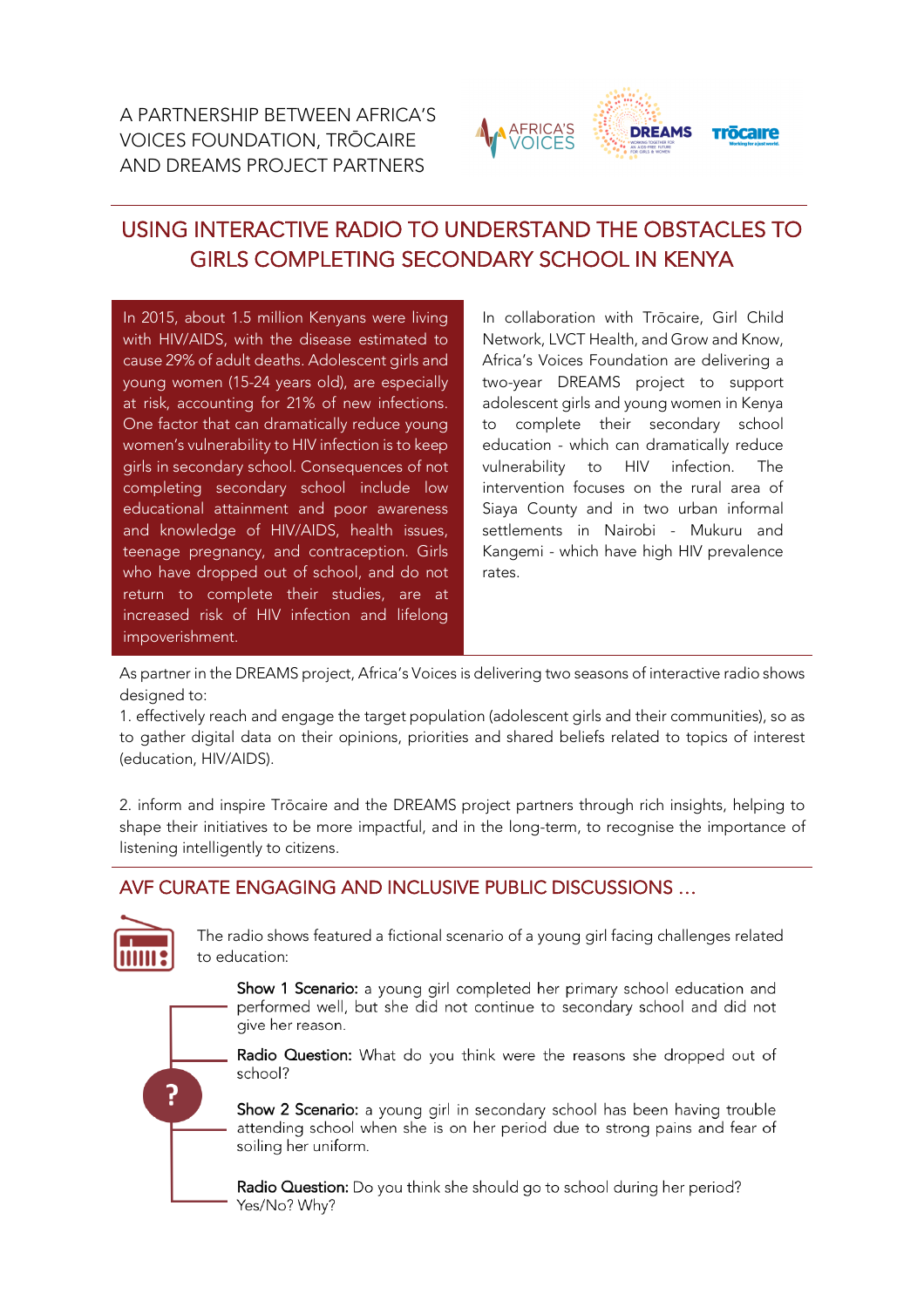

## GENDER DISTRIBUTION OF PARTICIPANTS BY AGE



## AVF ANALYSE AUDIENCE FEEDBACK TO PRODUCE ROBUST AND CREDIBLE EVIDENCE FOR MORE ACCOUNTABLE AND ADAPTIVE PROGRAMMING...

1. Using manual and automated tools we:

organise the beliefs expressed in audience SMS responses into themes Identify associations between these beliefs and practices ሥ¶ Analyse how collective beliefs and associations vary between different social groups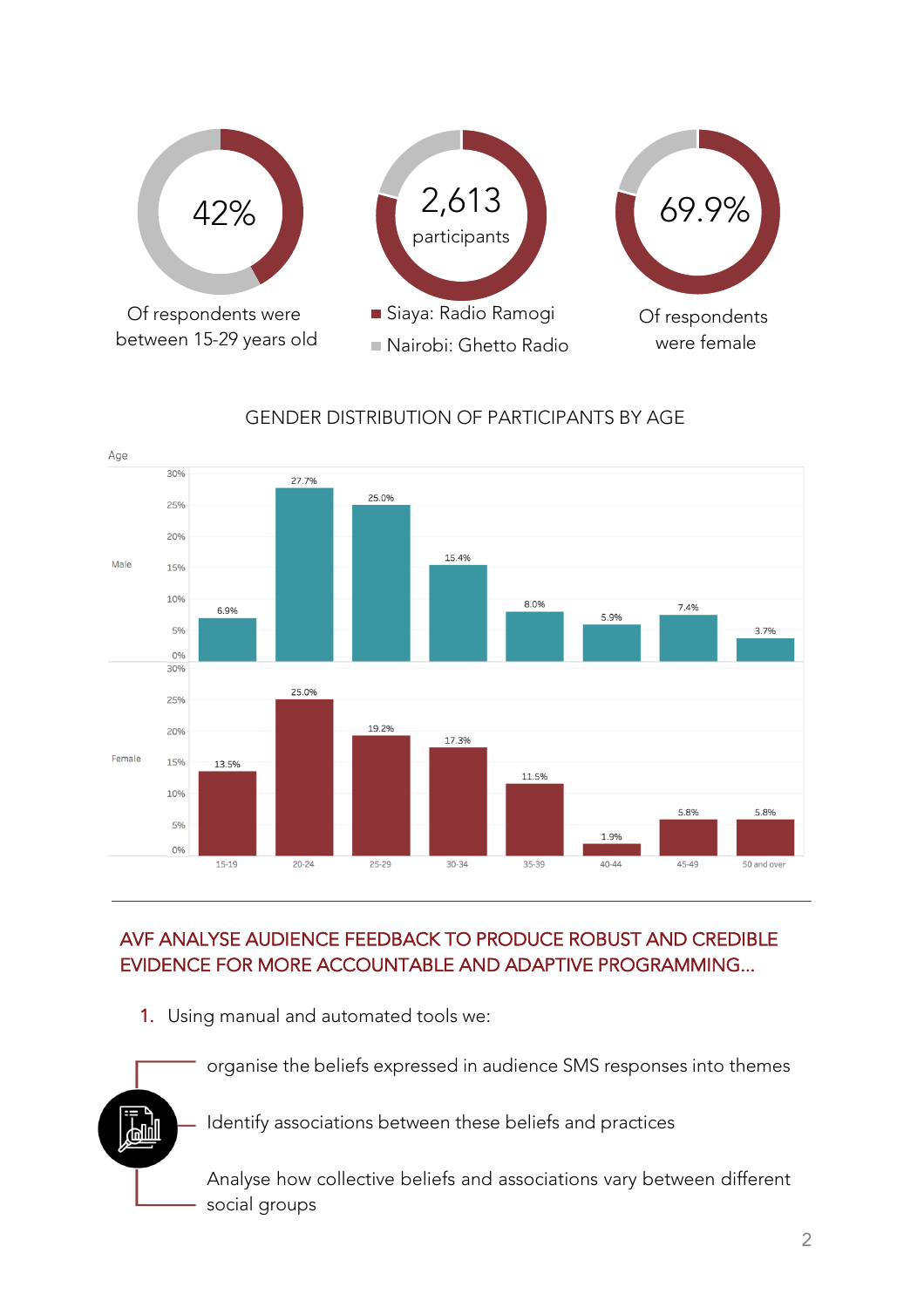## 2. Findings

Our research reaffirmed that school dropout is caused by a complex web of social factors and beliefs. The findings support a framework that recognises five key agents that play a role in a girl completing secondary school: The individual (the girl herself), the home and family, the social group (peers, relationships), the community and socio-cultural factors, and the learning and school environment.

AVF found that home and family matters emerged as an important factor, currently underserved by the DREAM project design. Within this, poverty and financial reasons were frequently cited, as well as family relationships, such as a lack of parental support, family break-up or not valuing girl child education. Factors relating to the individual girl, such as her behaviours, attitudes, and dispositions, was another factor recognised as contributing to school dropout.

This network graph represents an exploration of participants' opinions on the reasons why girls in Kenya dropout of school.



## THEMATIC NETWORK OF REASONS FOR SCHOOL DROPOUT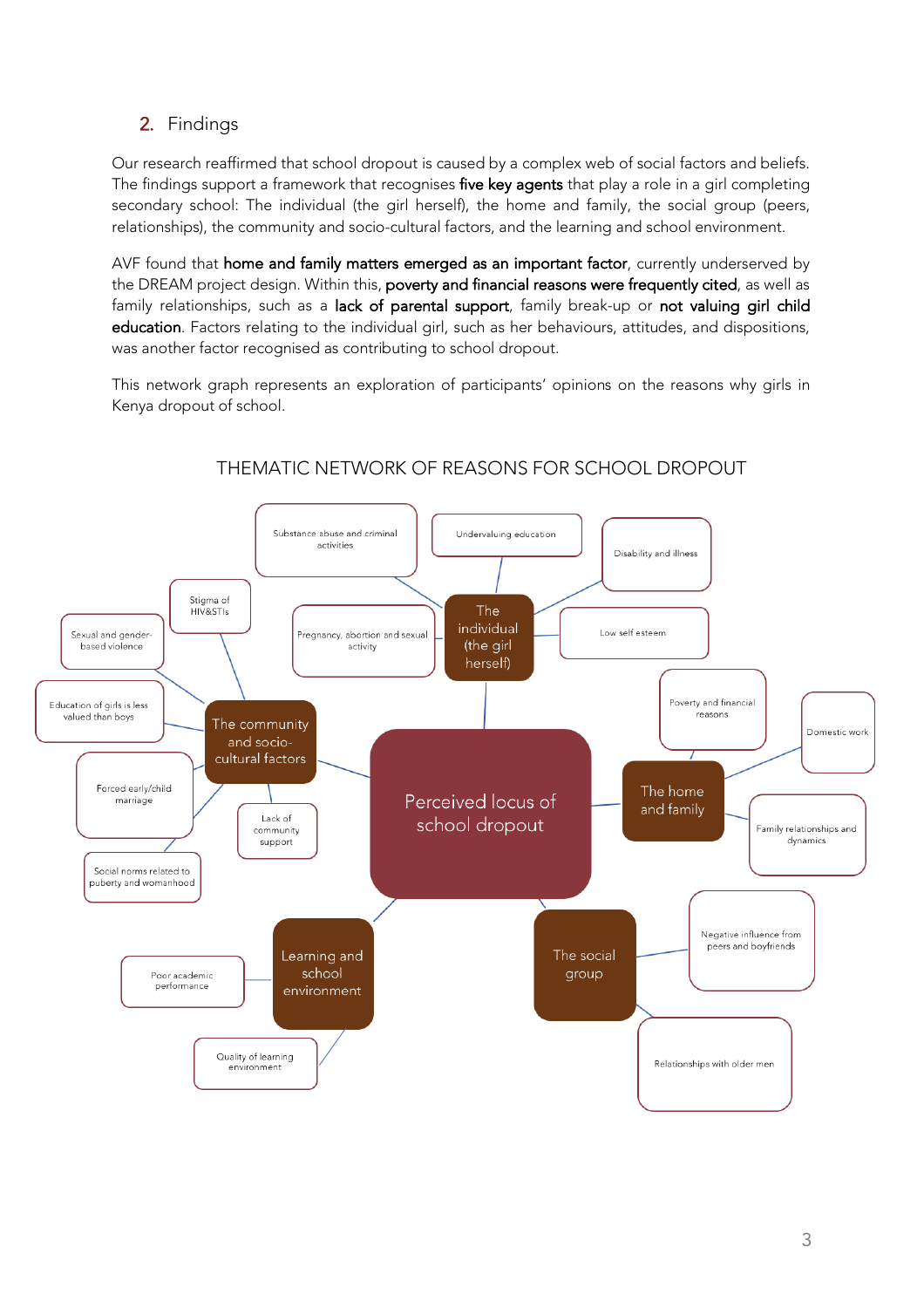3. How DREAMS IC partners adapted their programming due to AVF's Insights

### 1. THE INDIVIDUAL

This organising theme refers to audience beliefs that school dropout is caused by factors relating to the girl herself, and to her dispositional characteristics, abilities, or lifestyle.

"The girl must have been deceived by some guy and got her pregnant and now she is feeling ashamed to mingle with her friends." Male, Tassia.

#### Programmatic response:

Girl Child Network introduced individual counselling and a mentorship plan at Bridge Centres to build the confidence of girls out of school and empower them to overcome individual challenges that lead to dropping out of school.

### 2. THE HOME AND FAMILY

Audience members explained that a family's attitudes towards a girls education, and therefore the support they give, or lack of support, will have an impact on the likelihood of a girl continuing education.

"It is lack of proper support from parents, there should be proper support" 17 years, Kisumu.

Others mentioned that the family's domestic situation also plays a role: whether she is with her nuclear family or with relatives, whether there has been a family break-up, the income level of the household, as well as household duties such as caregiving and housekeeping.

"May be she knew there was not enough money for her to go to secondary school. That is why she left school in class eight." Female, 19 years, Usonga.

#### Programmatic response:

Girl Child Network invited the parents of girls in their education programs at Bridge Centres to enhance the support provided in the home and disseminate information and project findings at the household level.

## 3. THE SOCIAL GROUP

The social group describes those people who closely surround the girl, outside of her direct family, and would have the ability to influence her life decisions. Audience feedback mentioned that the girl may be in a sexual relationship with an older man, or 'sponsor', who offers her financial support.

"Maybe she stopped going to school because her boyfriend convinced her to stay with him and live with him like his wife" Male.

"It might be due to peer influence from 'sponsors' the way they call it." 26 years, Homabay.

Negative influence from peers and boyfriends was the most prevalent sub-theme within this category.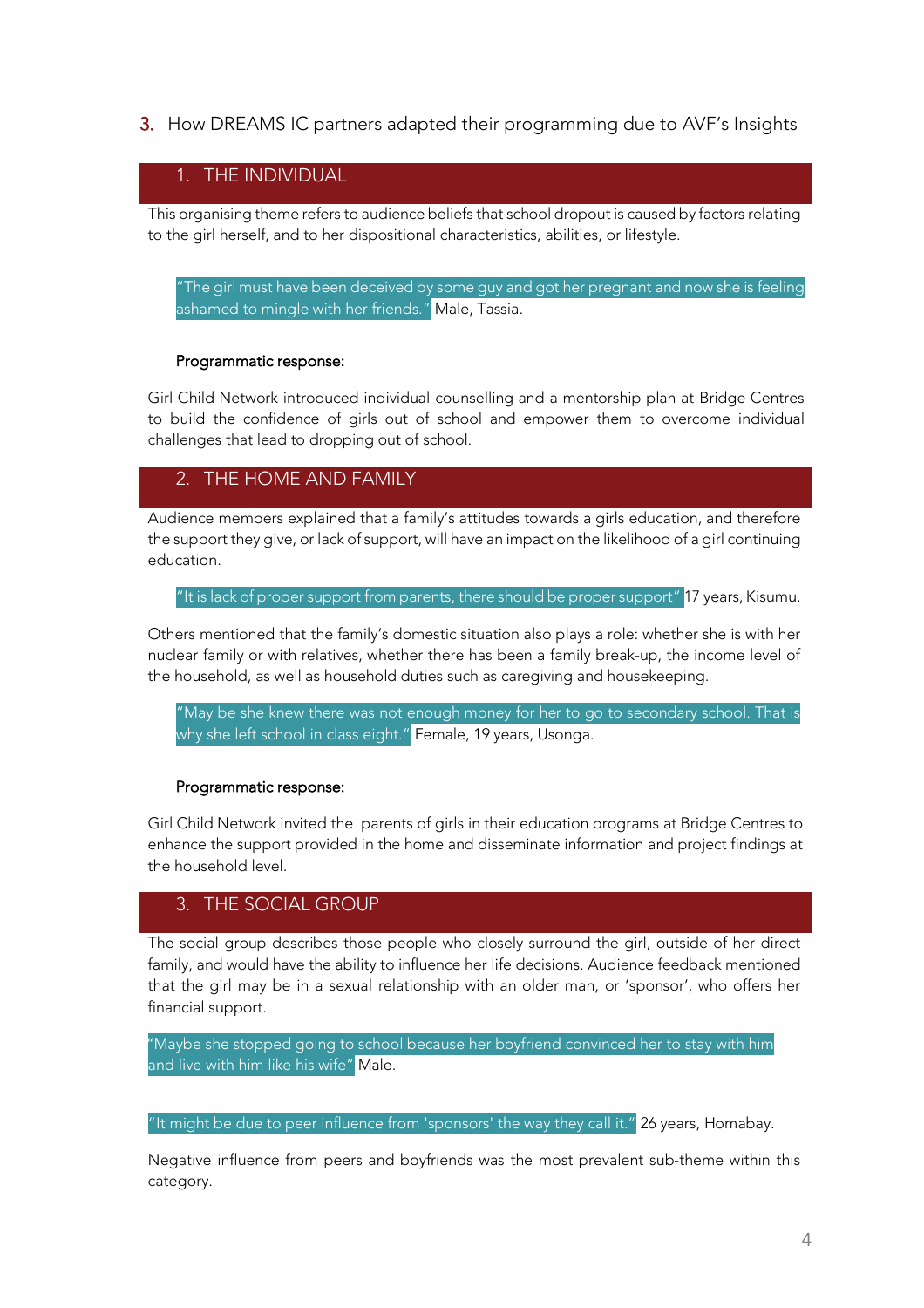#### Programmatic response:

Several partners contributed to road shows to sensitize the wider community to try and include men and boys who had consistently not attended community conversations.

## 4. THE COMMUNITY AND SOCIO-CULTURAL FACTORS

287 messages included beliefs about school dropout that are related to influences from neighbours, religious institutions, the wider society, the local government and administration, and other duty bearers. The cultural norms and beliefs held by the members of the community play a role here, including collective beliefs about girl child education.

"Perhaps, she was discouraged by her parents' reluctance to pay her fees because they don't treasure educating female kids." Female, 16 years.

Fear of shame and stigma in the case of HIV and STIs, as well as in the case of the physical changes happening in the body during puberty were given as factors that may affect the girl's schooling.

"Some girls are HIV positive and may be afraid of stigmatization" Male, 18 years, Machakos.

Forced or early marriage was the most prevalent sub-theme within this category among listeners of Ramogi FM in Siaya while stigma of HIV & STIs was the most prevalent sub-theme within this category among listeners of Ghetto FM in Nairobi

#### Programmatic response:

LVCT Health developed communication materials for sensitizing girls and the community at large on community and socio-cultural practices that lead to girls dropping out of school, addressing differing concerns, particularly between urban Nairobi and rural Siaya.

## 5. THE LEARNING AND SCHOOL ENVIRONMENT

This topic concerns all the actors within the school environment such as the teachers, the school administration, and fellow students. Disruptive school environments, bullying and punitive academic measures such as repeating classes were also cited by the radio audience as playing a role.

"Atieno could have dropped out of school due to torture from classmates/peers." Female, , 25 years, Siaya.

Quality of learning environment was the most prevalent sub-theme within this category.

#### Programmatic response:

Stakeholders such as school boards and government officials were engaged by DREAMS project partners on how learning and school environment affects retention of girls in schools, to facilitate a more conducive learning environment for all students that will lead to keeping girls in school